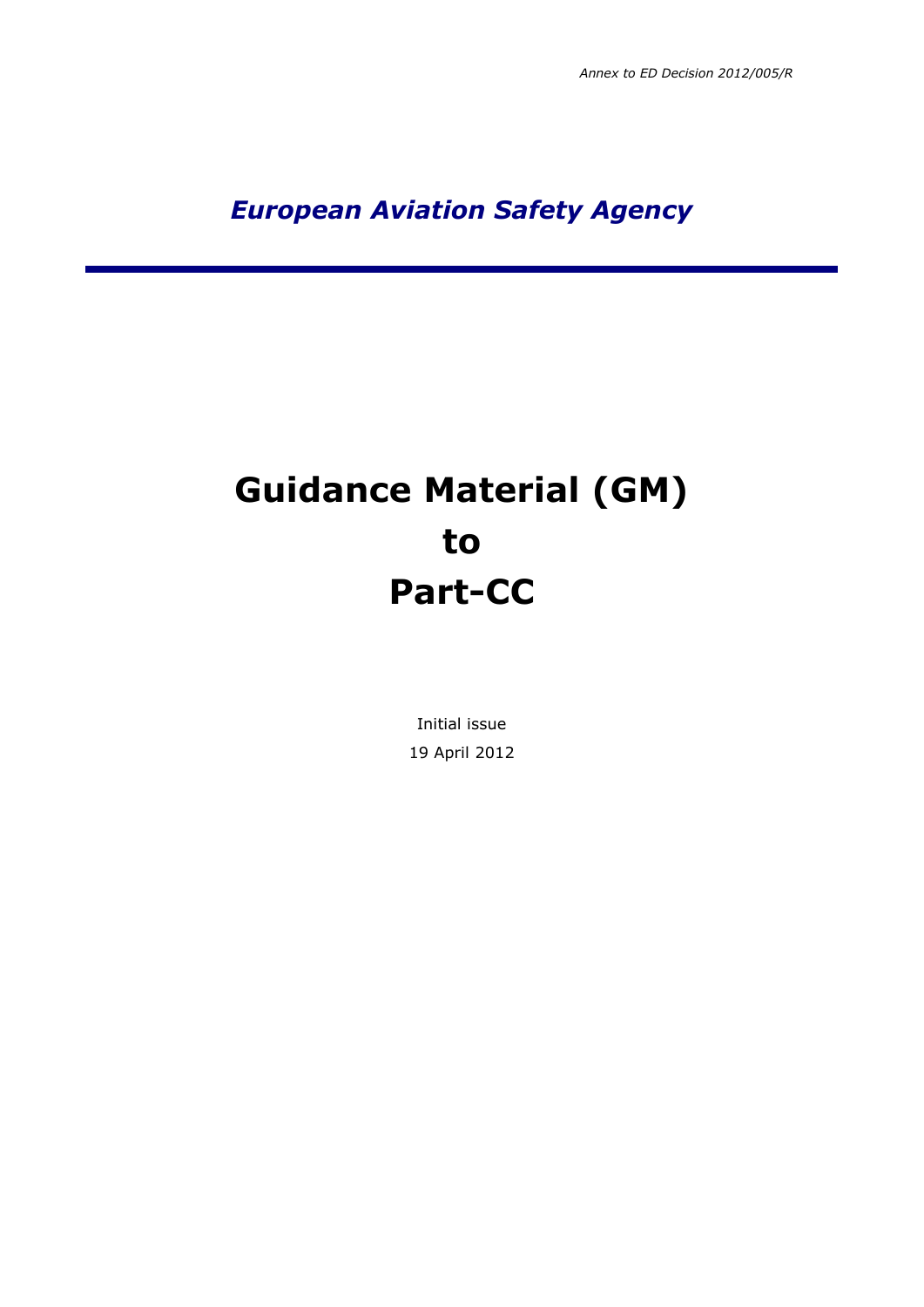|  | <b>Subpart TRA - TRAINING REQUIREMENTS FOR CABIN CREW ATTESTATION</b> |  |
|--|-----------------------------------------------------------------------|--|
|  |                                                                       |  |
|  |                                                                       |  |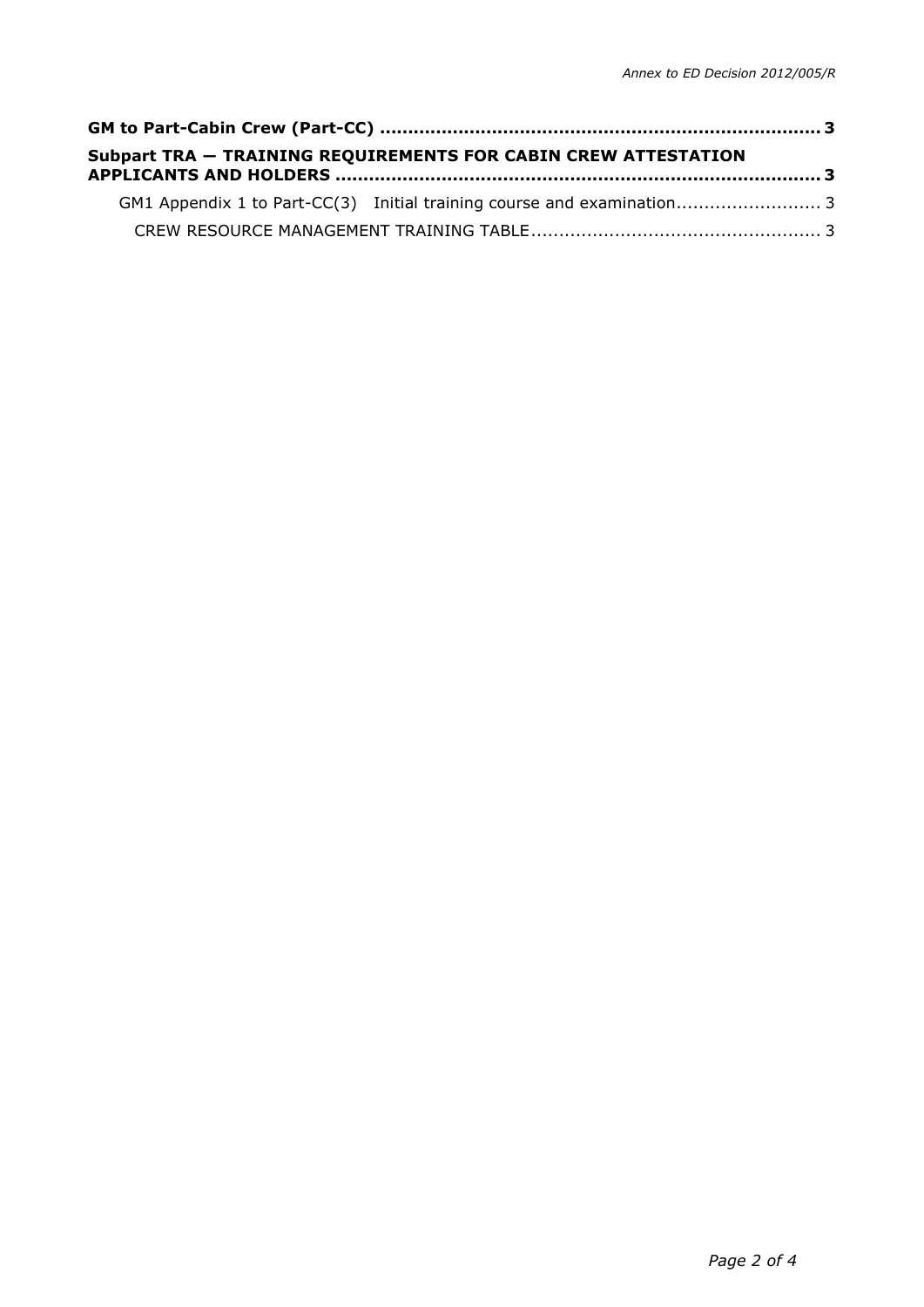## **GM to Part-Cabin Crew (Part-CC)**

## <span id="page-2-1"></span><span id="page-2-0"></span>**Subpart TRA ― TRAINING REQUIREMENTS FOR CABIN CREW ATTESTATION APPLICANTS AND HOLDERS**

## <span id="page-2-3"></span><span id="page-2-2"></span>**GM1 Appendix 1 to Part-CC(3) Initial training course and examination**

CREW RESOURCE MANAGEMENT TRAINING TABLE

The CRM training table recapitulates all elements relevant to CRM training for cabin crew, indicating:

- (a) those elements to be covered during the initial training course and the level to be attained; and
- (b) for information those elements, identified as 'not required' for the initial training, which should be covered during other training in accordance with the applicable requirements of Part-ORO (organisation requirements for air operations).